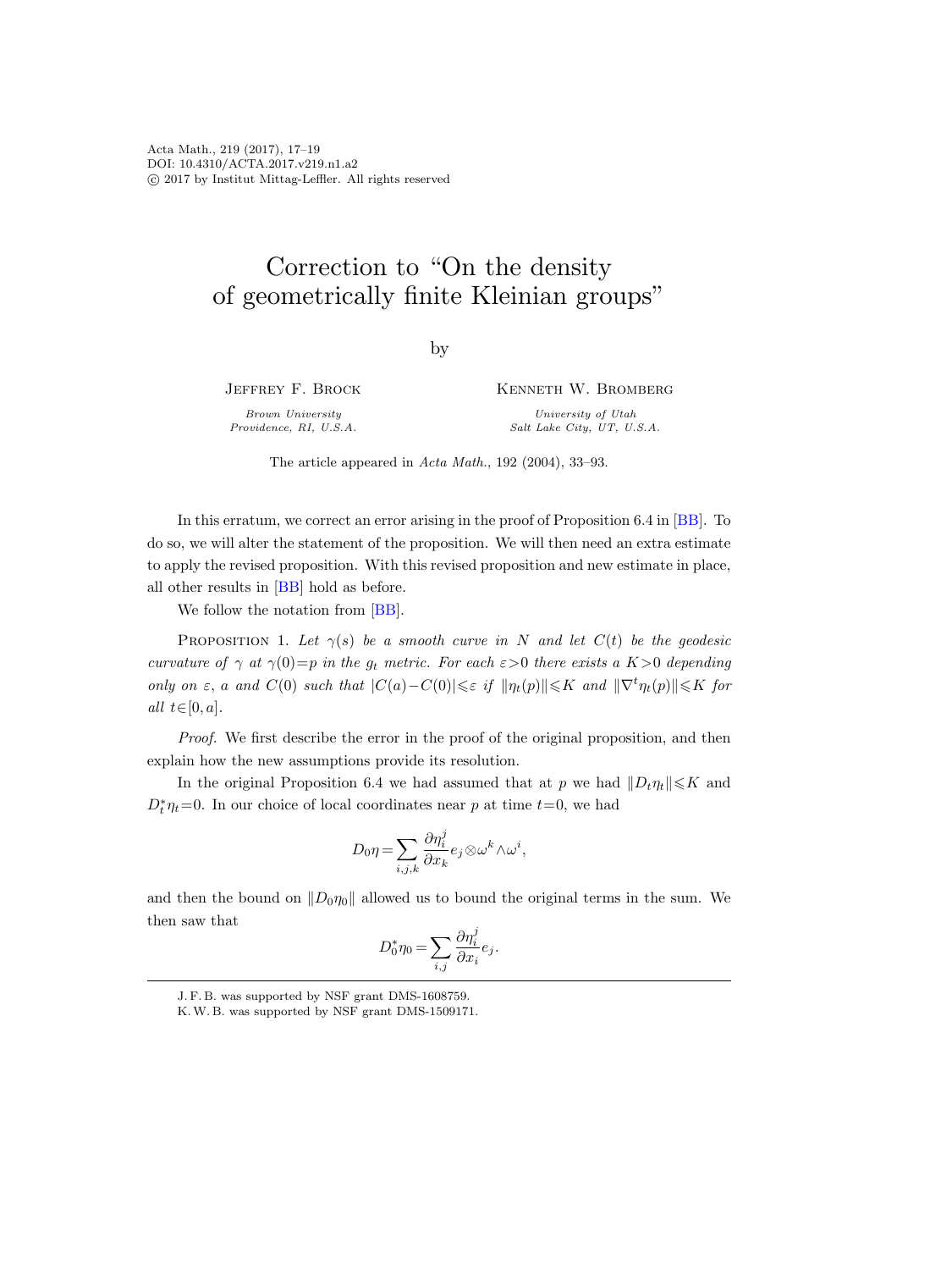We then erroneously claimed that  $D_0^* \eta_0 = 0$  implied that  $\partial \eta_i^j / \partial x_i = 0$  for each individual term. This is the error in the proof.

Our new assumptions fix this as follows. We have

$$
\nabla^0\eta_0=\sum_{i,j,k}\frac{\partial\eta_i^j}{\partial x_k}e_j\mathop{\otimes} \omega^k\mathop{\otimes} \omega^i
$$

at  $p$ , and therefore we have

$$
\|\nabla^0\eta_0\|^2=\sum_{i,j,k}\biggl|\frac{\partial\eta_i^j}{\partial x_k}\biggr|^2.
$$

In particular, a bound on  $\|\nabla^0\eta_0\|$  gives a bound on each individual  $|\partial \eta_i^j/\partial x_k|$ . With this bound, we can then bound the derivative of the Christoffel symbols exactly as we  $\Box$ claimed before, and the rest of the proof remains valid.

In [\[BB\]](#page-2-0), to apply Proposition 6.4, we used the fact that if  $\eta$  is harmonic strain field (as defined there), then  $*D\eta$  is also a harmonic strain field, and the pointwise norm of both can be bounded in the same way via Theorem 6.5 in [\[BB\]](#page-2-0). Here, we need to bound  $\nabla \eta$  which is no longer a form but a (1,2)-tensor. Our bound will be obtained using standard results about elliptic partial differential equations (PDEs).

PROPOSITION 2. Let  $\eta$  be a harmonic strain field on a ball  $B_R$  of radius R centered at p. Then, there exist a constant  $C_R$  such that

$$
\|\nabla \eta(p)\| \leqslant C_R \sqrt{\int_{B_R} \|\eta\|^2\, dV}.
$$

*Proof.* The harmonic strain field is a  $(1, 1)$ -tensor that satisfies the equation

$$
\nabla^* \nabla \eta - 2\eta = 0.
$$

(See [\[Bro,](#page-2-1) p. 824].) This is a linear elliptic system with smooth coefficients; so, by standard interior regularity results, we have

$$
\|\eta\|_{H^3(B_{R/2})} \leqslant C \sqrt{\int_{B_R} \|\eta\|^2\,dV}
$$

for some constant  $C$  that only depends on  $R$ . (See, for example,  $[McL, Theorem 6.4].$  $[McL, Theorem 6.4].$ ) Here  $H^3(B_{R/2})$  is the  $L^2$ -Sobolev space of degree 3. The Sobolev embedding theorem then gives bounds on the norm of  $\eta$  in the C<sup>1</sup>-topology. (See, for example,  $[AF, Theo [AF, Theo$ rem 4.12].) This, in turn, gives our pointwise bound on  $\|\nabla \eta(p)\|$ .  $\Box$